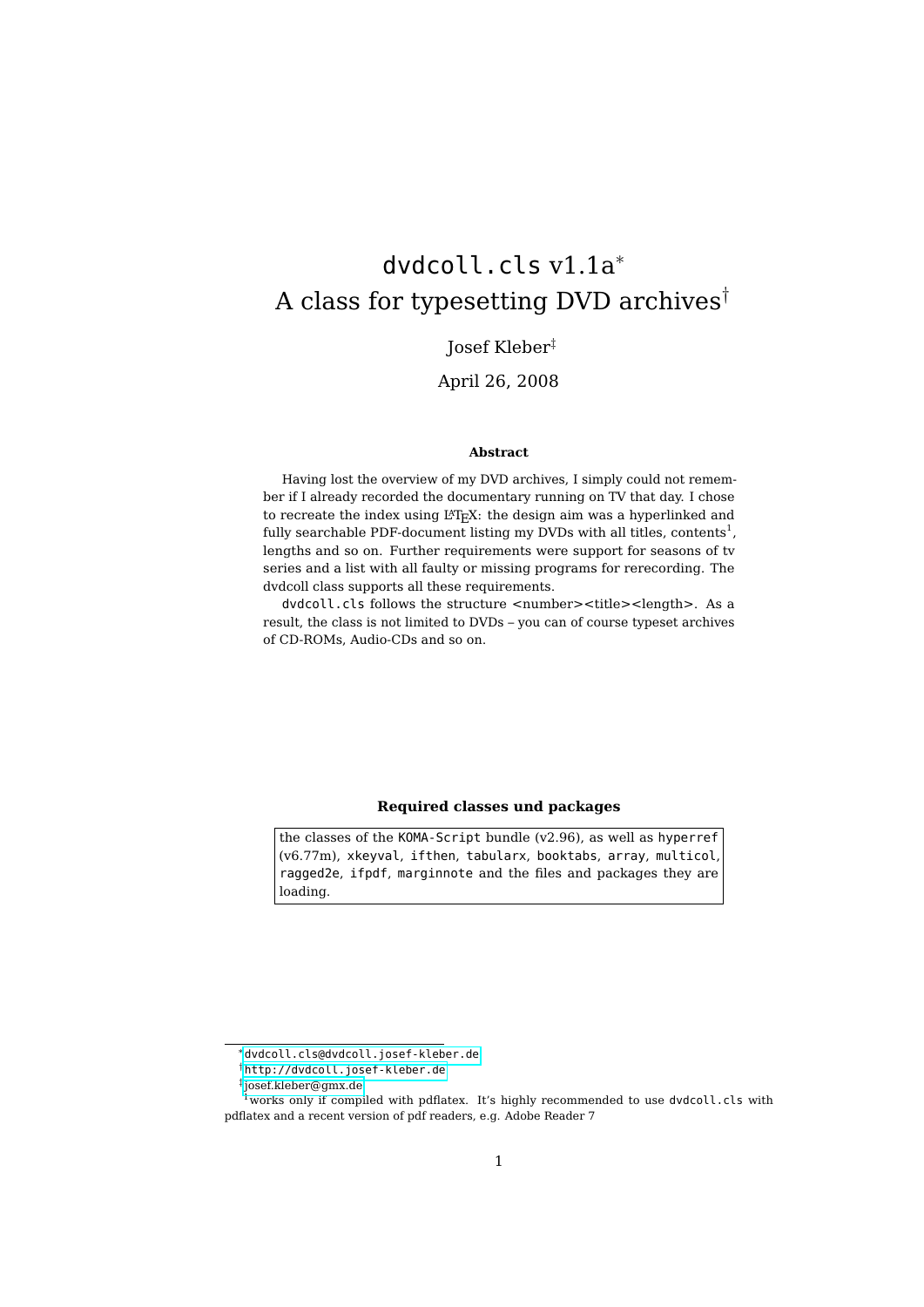# **Contents**

| 1 | Simple Example                                        | З                               |
|---|-------------------------------------------------------|---------------------------------|
|   | 2 Class options<br>2.4 pagenumbers<br>2.6 pdfencoding | 3<br>3<br>4<br>4<br>4<br>5<br>5 |
|   | <b>3</b> Environments                                 | 5                               |
|   |                                                       | 5                               |
|   | 4 Commands                                            | 6                               |
|   |                                                       | 6                               |
|   |                                                       | 6                               |
|   |                                                       | 6                               |
|   |                                                       | 7                               |
|   |                                                       | 7                               |
|   | 4.2.2 \DvdTitleWithDescription                        | 7                               |
|   |                                                       | 7                               |
|   | 4.2.4 \AutoTitle                                      | 7                               |
|   |                                                       | 7                               |
|   |                                                       | 7                               |
|   |                                                       | 7                               |
|   |                                                       | 7                               |
|   |                                                       | 8                               |
|   |                                                       | 8                               |
|   |                                                       | 8                               |
|   |                                                       | 8<br>8                          |
|   |                                                       | 8                               |
|   |                                                       | 8                               |
|   |                                                       | 8                               |
|   |                                                       | 8                               |
|   |                                                       | 9                               |
|   |                                                       | 9                               |
|   |                                                       |                                 |
|   | References                                            | 10                              |

**[Index](#page-10-0) 11**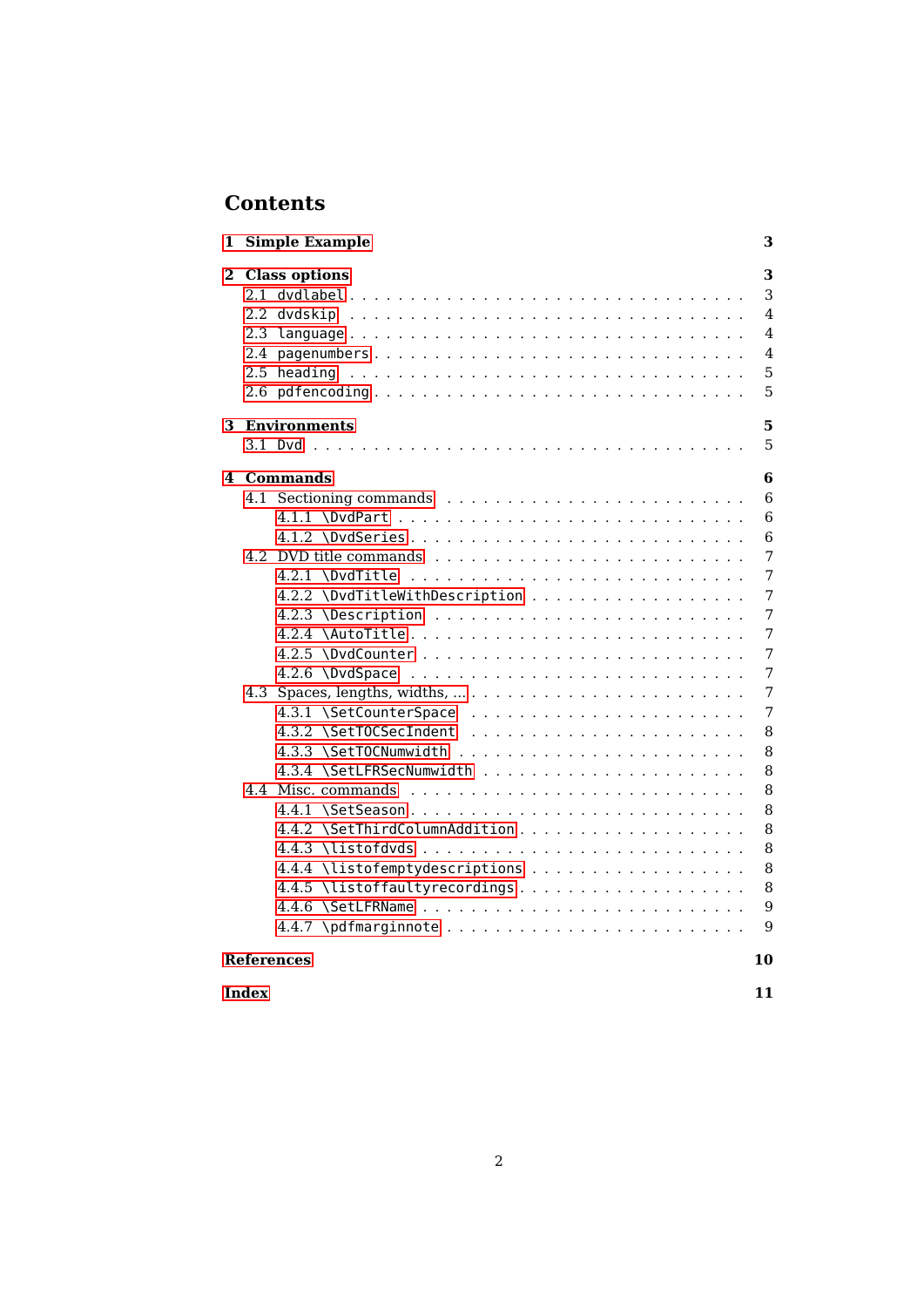# <span id="page-2-3"></span><span id="page-2-0"></span>**1 Simple Example**

Take a first look to the structure of a file using dvdcoll.cls

```
\documentclass[pagenumbers=yes]{dvdcoll}
\usepackage[german]{babel}
\usepackage[latin1]{inputenc}
\usepackage[T1]{fontenc}
\usepackage{textcomp}
\usepackage{bera}
\begin{document}
\tableofcontents
\DvdPart{Fernsehserien}
\DvdSeries{Jake 2.0}
\begin{Dvd}{}{}
 \DvdTitle{Geburt eines Helden}{40:16}
 \DvdTitle{Erste Schritte}{39:45}
 \DvdTitle{Die China-Connection}{40:14}
 \DvdTitle{Die Waffen und das Mädchen}{38:29}
\end{Dvd}
\begin{Dvd}{}{}
 \DvdTitle{Die Akte Dumont}{38:50}
 \DvdTitle{Der Feind in meinem Körper}{39:52}
 \DvdTitle{Jerry 2.0}{39:53}
 \DvdTitle{Der Mittelsmann}{39:21}
\end{Dvd}
\end{document}
```
You will find a larger example (more details, commands, options, ...) in dcexample.<tex/pdf>.

As you can see, dvdcoll.cls is quite easy to use!

# <span id="page-2-1"></span>**2 Class options**

The class options will be described will all possible values. The respective default value will be typeset bold.

# <span id="page-2-2"></span>**2.1 dvdlabel**

```
dvdlabel = \langlewide\rangle, \langlenarrow\rangle
```
By using the option  $\langle wide \rangle$ , the given  $\langle label \rangle$  in the environment Dvd will be set on the right side of the table.  $\langle$  narrow $\rangle$  will typeset  $\langle$  label $\rangle$  in short distance after the title.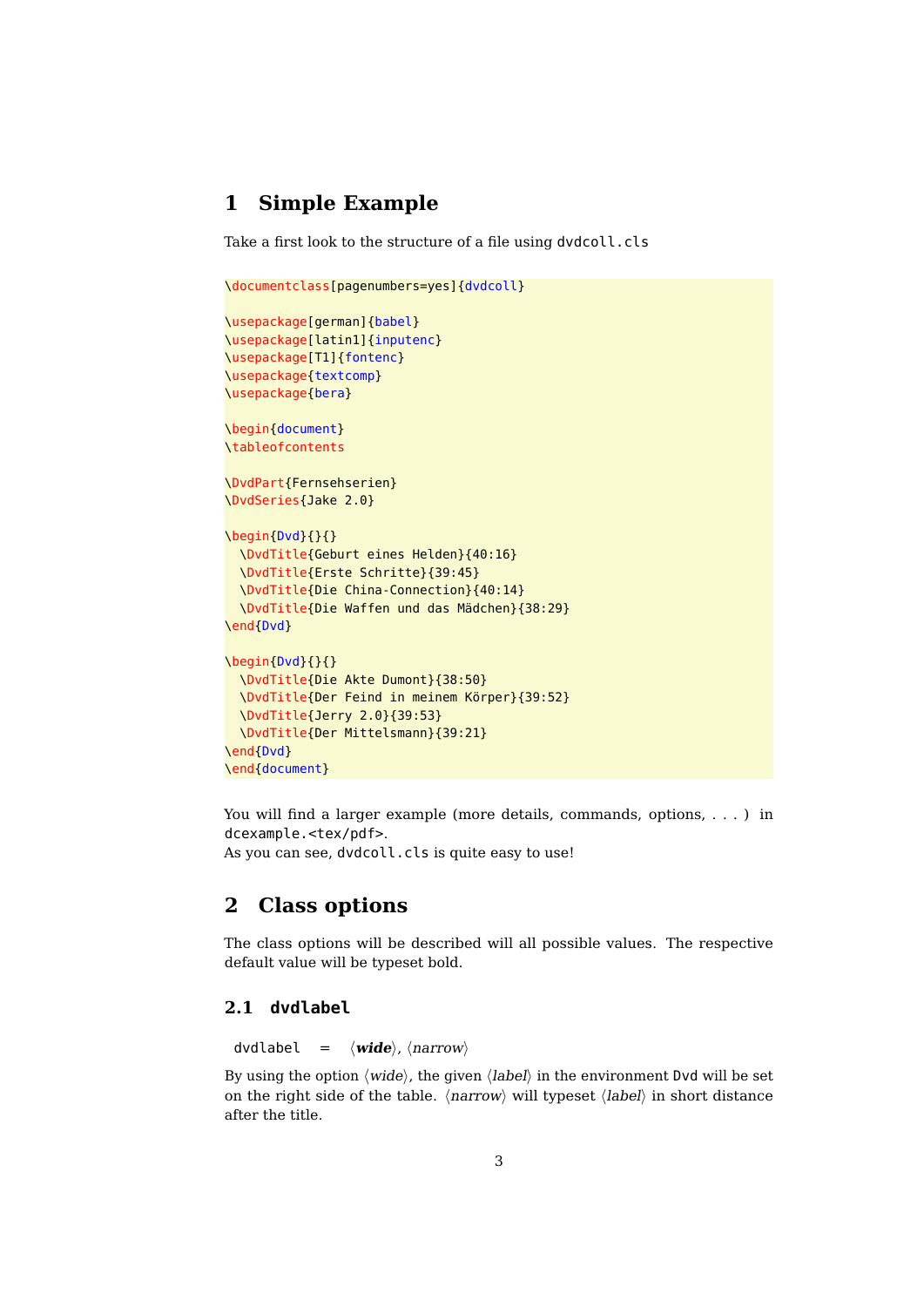## <span id="page-3-3"></span><span id="page-3-0"></span>**2.2 dvdskip**

 $d\nu dskip = \langle small \rangle, \langle medium \rangle, \langle big \rangle$ 

The option dvdskip will influence the vertical spacing after each table (environment Dvd). Just play around with the possible values.

## <span id="page-3-1"></span>**2.3 language**

 $\lambda$  language =  $\langle$ **babel** $\rangle$ , any language

dvdcoll.cls is designed to deal with several languages. The following table will give an overview over the supported languages at the moment. Feel free to provide others.

| languages <sup>2</sup> | possible options <sup>3</sup>                                                                                                                                                     |
|------------------------|-----------------------------------------------------------------------------------------------------------------------------------------------------------------------------------|
| english                | $\langle$ english $\rangle$ , $\langle$ canadian $\rangle$ ), $\langle$ UKenglish $\rangle$ , $(\langle$ british $\rangle$ ), $\langle$ USenglish $\rangle$ ,                     |
|                        | $(\langle American \rangle, \langle australian \rangle, (\langle newzealand \rangle))$                                                                                            |
| french                 | $\langle$ french $\rangle$ , ( $\langle$ frenchb $\rangle$ ), ( $\langle$ francais $\rangle$ ), ( $\langle$ acadian $\rangle$ ), ( $\langle$ canadien $\rangle$ )                 |
| german                 | $\langle \text{german} \rangle$ , ( $\langle \text{germanb} \rangle$ ), $\langle \text{ngerman} \rangle$ , $\langle \text{austrian} \rangle$ , $\langle \text{naustrian} \rangle$ |
| italian                | $\langle$ italian $\rangle$                                                                                                                                                       |
| $\text{polish}^4$      | $\langle$ polish $\rangle$                                                                                                                                                        |
| portuguese             | $\langle portuges \rangle$ , $(\langle portuguese \rangle)$ , $\langle brazilian \rangle$ , $(\langle brazil \rangle)$                                                            |
| spanish                | $\langle$ spanish $\rangle$                                                                                                                                                       |

The evaluation of the option language will follow these priorities:

- 1. explicit given value
- 2. evaluation of the option given to the package babel
- 3. using option  $\langle \text{english} \rangle$  by default

So, if you don't specify any language, dvdcoll.cls will try to evaluate the option given to babel. If all that fails, the option  $\langle \text{english} \rangle$  will be used!

## <span id="page-3-2"></span>**2.4 pagenumbers**

pagenumbers =  $\langle \mathbf{yes} \rangle$ ,  $\langle \mathbf{no} \rangle$ 

Of course,  $\langle yes \rangle$  will lead to pages with numbers, where as  $\langle no \rangle$  will give no pagenumbers.

<sup>2</sup>files contributed by François Pétiard (french), Enrico Gregorio (italian), Daniel Mróz (polish), Pedro Quaresma (portuguese), Michael Wiedmann (spanish)

<sup>3</sup>At the moment there are no differences between these options. They are provided for combatibility with babel

 $4$ needs pdfencoding =  $\langle$ unicode $\rangle$  (see: [2.6\)](#page-4-1)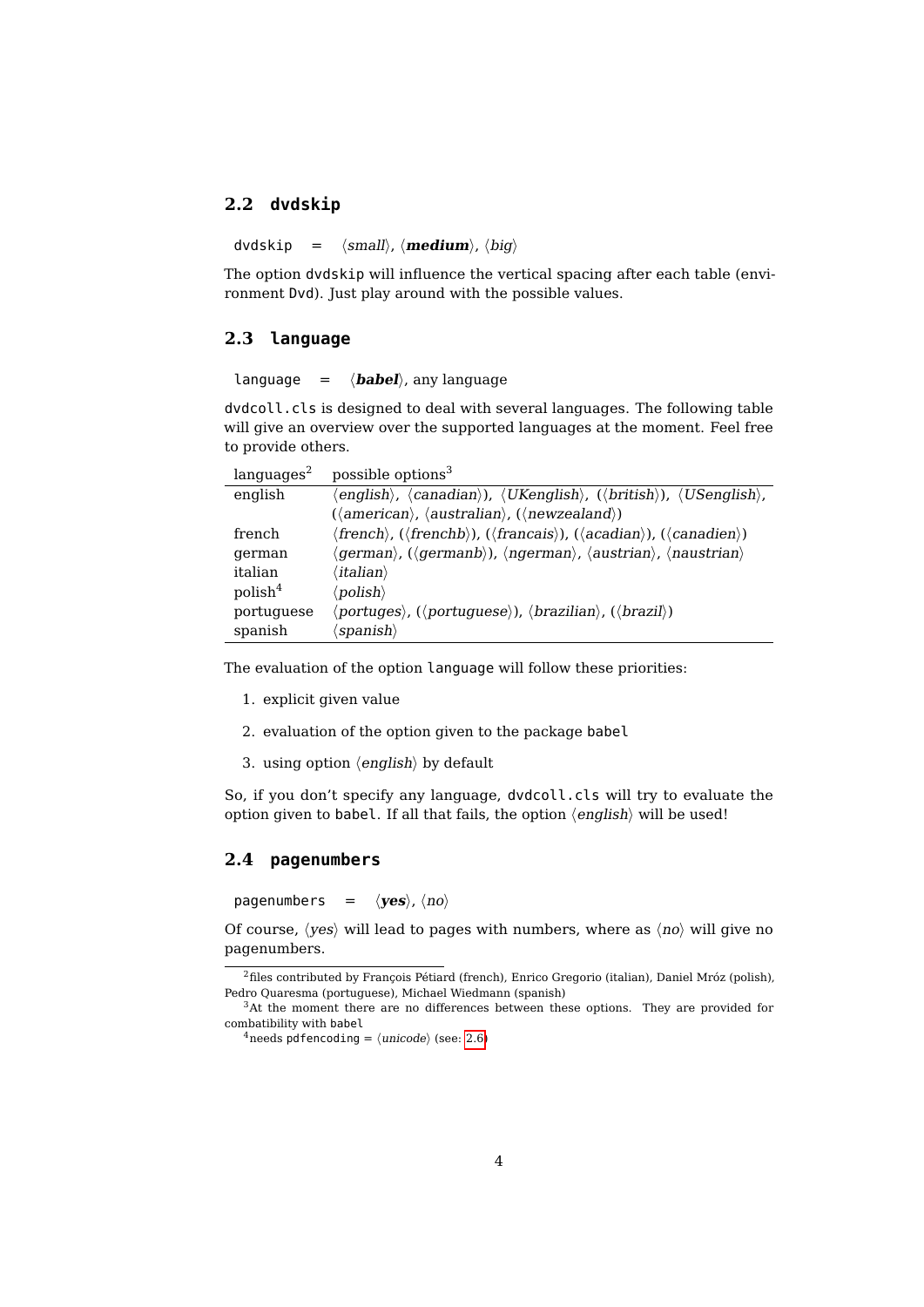## <span id="page-4-4"></span><span id="page-4-0"></span>**2.5 heading**

heading =  $\langle \textbf{nonumber} \rangle$ ,  $\langle \text{number} \rangle$ 

 $\langle$  nonumber $\rangle$  will give unnumbered headings, while  $\langle$  number $\rangle$  will give numbered headings.

Tip! If you want to produce a printversion, you should consider the combination of pagenumbers =  $\langle no \rangle$  and heading =  $\langle nonumber \rangle$ . You just have to print the new pages and insert them into your paper mountain.

# <span id="page-4-1"></span>**2.6 pdfencoding**

pdfencoding  $= \langle \mathbf{pdfdocencoding} \rangle$ ,  $\langle \mathbf{unicode} \rangle$ 

To secure the correct output in the bookmarks and pdf annotations, a new class option pdfencoding was introduced in dvdcoll.cls v1.1. You can choose between PDFDocEncoding (which is similar to latin1) and Unicode. For the conversion to the respective encoding, dvdcoll.cls is using the command \pdfstringdef from the package hyperref. Unfortunately, this encoding is not trivial and the algorithm that \pdfstringdef is using has a nonlinear complexity. The longer the text input – especially in descriptions – the longer takes the run time of the algorithm in overproportinal manner. Therefore dvdcoll.cls has a simplified – but run time optimized – version of this command, which unfortunately only works with PDFDocEncoding. Whenever possible, dvdcoll.cls should be used with PDFDocEncoding. Unfortunately, this is just possible for languages, which use only characters contained in PDFDocEncoding. On the whole, these are the languages of western Europe. That's why the support of polish is just possible with the option  $\langle \text{unicode} \rangle$ . Because of the problems described above with Unicode, it's recommended to keep the description texts as short as possible, which leads of course to a conflict between text length and usability. Finally, i would like to point to the fact, that there is no relation between input encoding (like utf8) and the option  $\langle$ *unicode* $\rangle$ , i.e. it's possible to compile unicode-encoded files with the option  $\langle pdfdocencoding \rangle$ . But one is confined to the characters contained in PDFDocEncoding.

# <span id="page-4-2"></span>**3 Environments**

# <span id="page-4-3"></span>**3.1 Dvd**

\end{Dyd}

 $\begin{bmatrix} \Phi_{\text{sub}}(\theta) & \Phi_{\text{sub}} \end{bmatrix}$  Now we arrived at the central part of dvdcoll.cls. The environment Dvd is used to define the DVDs.

> With the argument  $\{ \langle title \rangle \}$  you can specify a title, but you don't have to do. If  $\{\langle title \rangle\}$  is left empty, dvdcoll.cls will create titles automatically by the series - specified in \DvdSeries (see: [4.1.2\)](#page-5-3) - followed by a counter, which is reset by every new dvd series. There are some other commands you can use in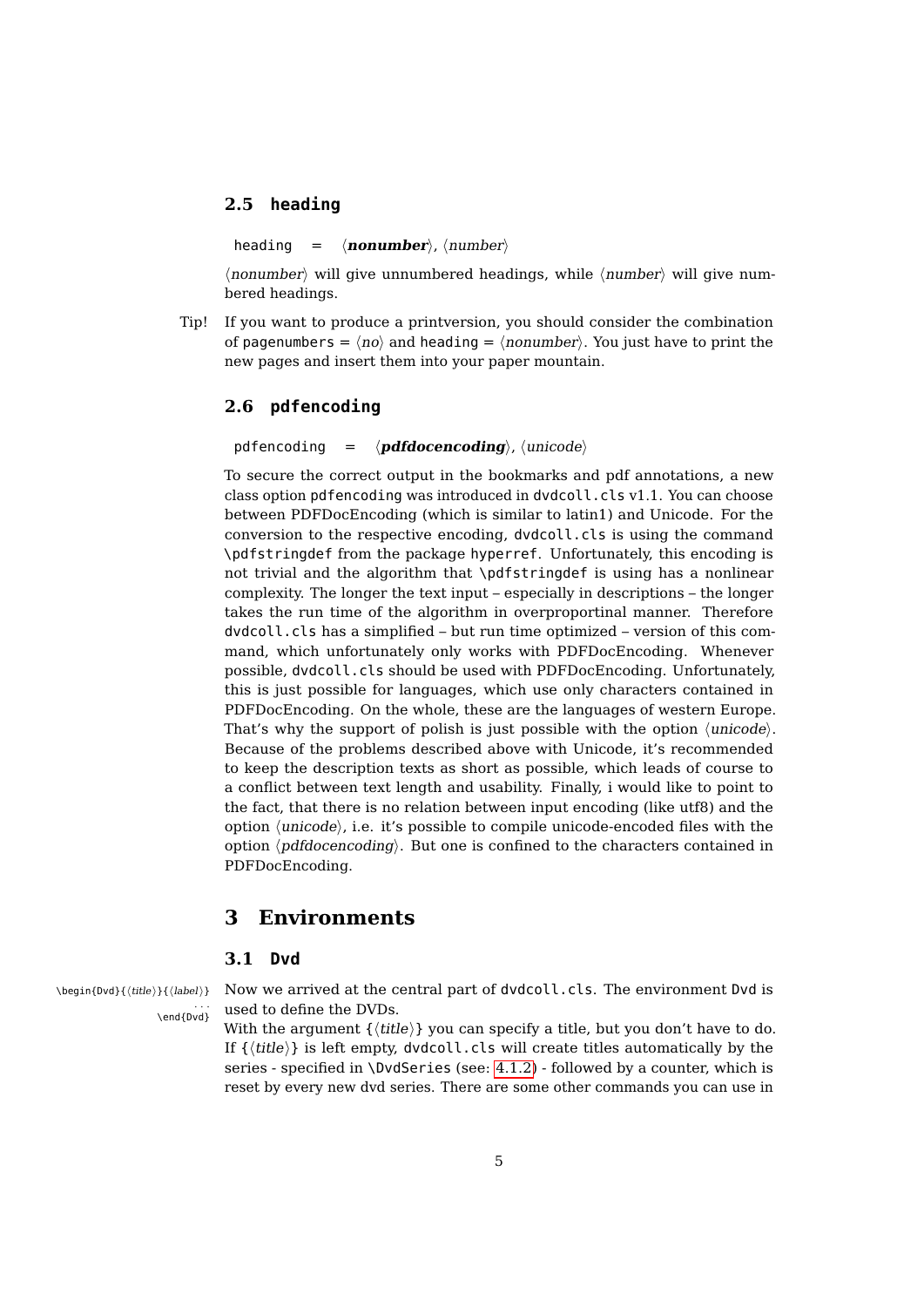<span id="page-5-4"></span> $\{\langle title \rangle\}$ , if you wish to have more influence in the process of setting the title automatically. (see: [4.2.4,](#page-6-4) [4.2.5](#page-6-5) and [4.2.6\)](#page-6-6)

 $\{\langle label \rangle\}$  can be used to set the label you are using in your archives, e.g. DVD12. By default the label will be typeset bold enclosed by brackets<sup>5</sup>. You can change that by redefining \dc@print@dvdlabel.

Keep in mind that you can influence the typesetting with the class option dvdlabel. (see: [2.1\)](#page-2-2)

There is also the possibility of automatic creation of labels with the command options of \DvdSeries. (see: [4.1.2\)](#page-5-3)

# <span id="page-5-0"></span>**4 Commands**

# <span id="page-5-1"></span>**4.1 Sectioning commands**

The following commands can be used for structuring your archives.

#### <span id="page-5-2"></span>**4.1.1 \DvdPart**

\DvdPart{hparti} You can split up your archives into different parts like tv series, documentaries and so on. You just have to use \DvdPart.

### <span id="page-5-3"></span>**4.1.2 \DvdSeries**

\DvdSeries Additionally, you can specify a dvd series, e.g. Star Trek - The Next Generation. Keep in mind that  $\{\langle series \rangle\}$  can be used in automatic titling! (see: [3.1\)](#page-4-3)

> The optional arguments  $\left[ \langle \text{d}v \text{d}u \text{m} \text{d}v \text{d}u \rangle \right]$  and  $\left[ \langle \text{t}t \text{d}u \text{m} \text{d}v \text{d}u \text{d}u \rangle \right]$  can both influence the style of numbering in Dvd and the \DvdTitle commands with the values  $\langle$ **normal** $\rangle$  and  $\langle$ *season* $\rangle$ . In the case of  $\langle$ *season* $\rangle$ , the Dvd counter will be typeset e.g. 'J.A.G. 2.1', where as the titles will be typeset '01x15 Hemlock'. You can change the output format of the counters by redefining \dc@print@counter.

> Setting  $\left[\langle dvdnumering \rangle\right]$  with the value  $\langle season \rangle$  will insert a new level 'Season' into the bookmarks and group the DVDs into the season.

> The  $[\langle \text{labelbase} \rangle]^*$  command options can be used for automatic label creation. These labels will have the following format:

> > $\left[\langle\text{labelbaseprefix}\rangle\right]\left[\langle\text{labelbaseshiftx}\rangle\right]$

where [ $\langle$ labelbase)] will have the length of [ $\langle$ labelbaselength $\rangle$ ] digits, e.g. RW01, RW02, ... (labelbase=1, labelbaselength=2 (default: 4), labelbaseprefix=RW). If you want to produce a DVD list with \listofdvds (see: [4.4.3\)](#page-7-6) it is advisable to create labels with the same length all over your document to avoid a ugly looking list.

 $[\langle \mathrm{dvdnumbering}\rangle,\langle \mathrm{titlenumbering}\rangle,$  $\langle\text{labelbase}\rangle,\langle\text{labelbase}\rangle$  $\langle\text{labelbaseprefix}\rangle,\langle\text{labelbasesuffix}\rangle]$  $\{ \langle series \rangle \}$ 

 $5$ Of course, the brackets are not typeset, if no label is specified.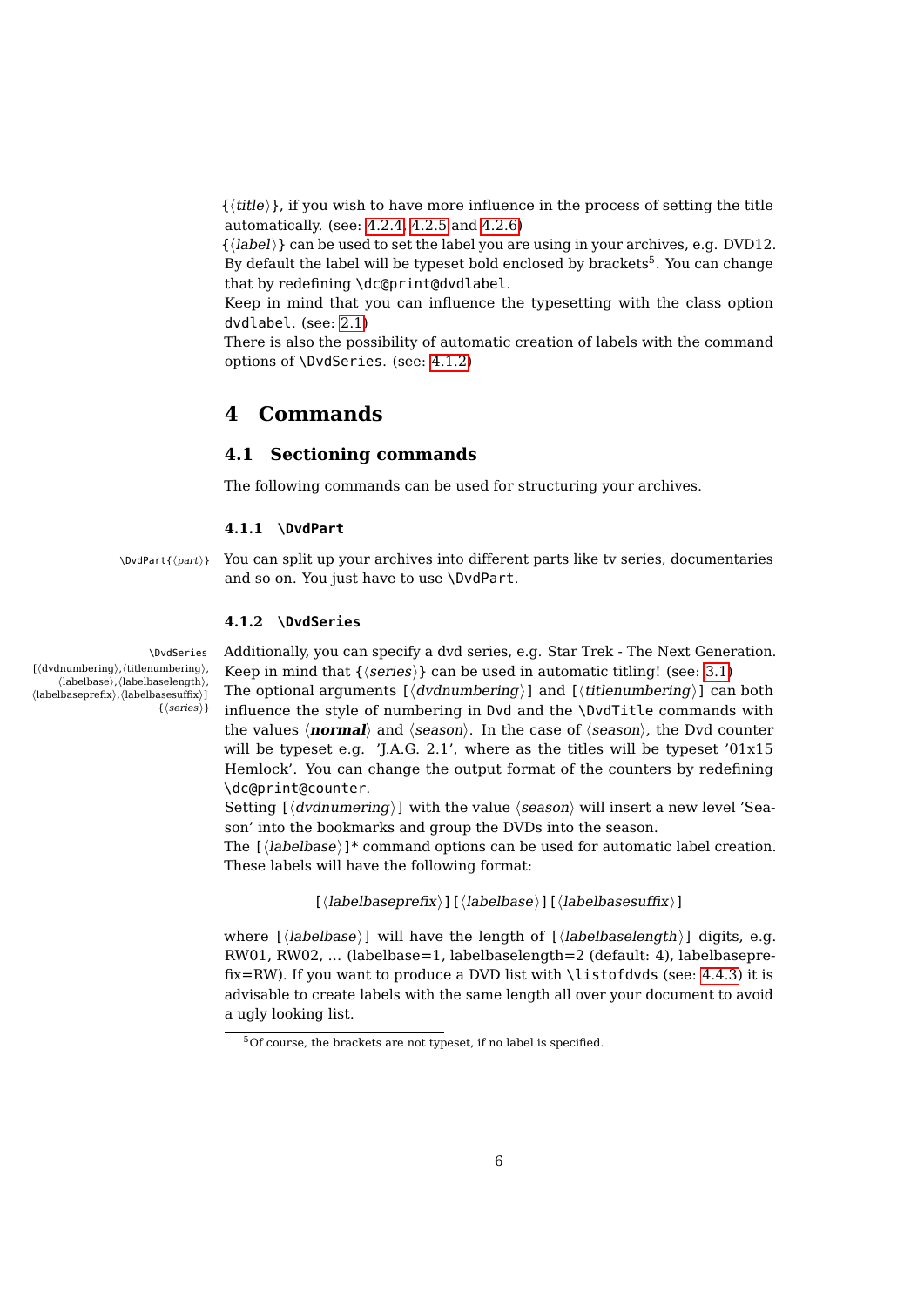## <span id="page-6-9"></span><span id="page-6-0"></span>**4.2 DVD title commands**

#### <span id="page-6-1"></span>**4.2.1 \DvdTitle**

 $\Delta$ ) \DvdTitle{(title)}{(length)}  $\Delta$  \DvdTitle is used to specify the respective titles ({\title}}) on your dvd (within environment Dvd).

> $\{\langle length \rangle\}$  is used to typeset the length (e.g. 43:12) and in general followed by the addition **min**. You can change that by using \SetThirdColumnAddition. (see: [4.4.2\)](#page-7-5)

> You can use the argument  $\{\langle length \rangle\}$  to mark the title as faulty or missing. Additionally, the title will be included in the LFR (List of faulty recordings). (see: [4.4.5\)](#page-7-8) All supported languages (see: [2.3\)](#page-3-1) at the moment use the letter **F** as marker.

#### <span id="page-6-2"></span>**4.2.2 \DvdTitleWithDescription**

\DvdTitleWithDescription \DvdTitleWithDescription is equivalent to \DvdTitle apart from the fact,  ${\{title\}}$  that  ${\{title\}}$  will have a link to a pdf annotation with a description of the recording. (see: [4.2.3\)](#page-6-3)

#### <span id="page-6-3"></span>**4.2.3 \Description**

\Description{(description)} You have to use \Description before \DvdTitleWithDescription (see: [4.2.2\)](#page-6-2) to specify the  $\{\langle description \rangle\}$ , which will be typeset into a pdf annotation.

## <span id="page-6-4"></span>**4.2.4 \AutoTitle**

\AutoTitle If you want to add an extra title to the automatically generated dvd titles in Dvd, you can use \AutoTitle in the argument  $\{\langle title \rangle\}$  and simply add your extra title.

## <span id="page-6-5"></span>**4.2.5 \DvdCounter**

\DvdCounter \DvdCounter will provide the dvd counter with correct spacing, if you want to leave the process of automatic titles.

#### <span id="page-6-6"></span>**4.2.6 \DvdSpace**

\DvdSpace \DvdSpace can be used to get the same space, that is used within the process of automatic titling. By default, it is set to **0.7em**. You can change that by using \SetCounterSpace. (see: [4.3.1\)](#page-6-8)

## <span id="page-6-7"></span>**4.3 Spaces, lengths, widths, ...**

#### <span id="page-6-8"></span>**4.3.1 \SetCounterSpace**

\SetCounterSpace \SetCounterSpace can be used to change the standard space used within the  $\{\langle width \rangle\}$  process of automatic titling, which is by default set to **0.7em**.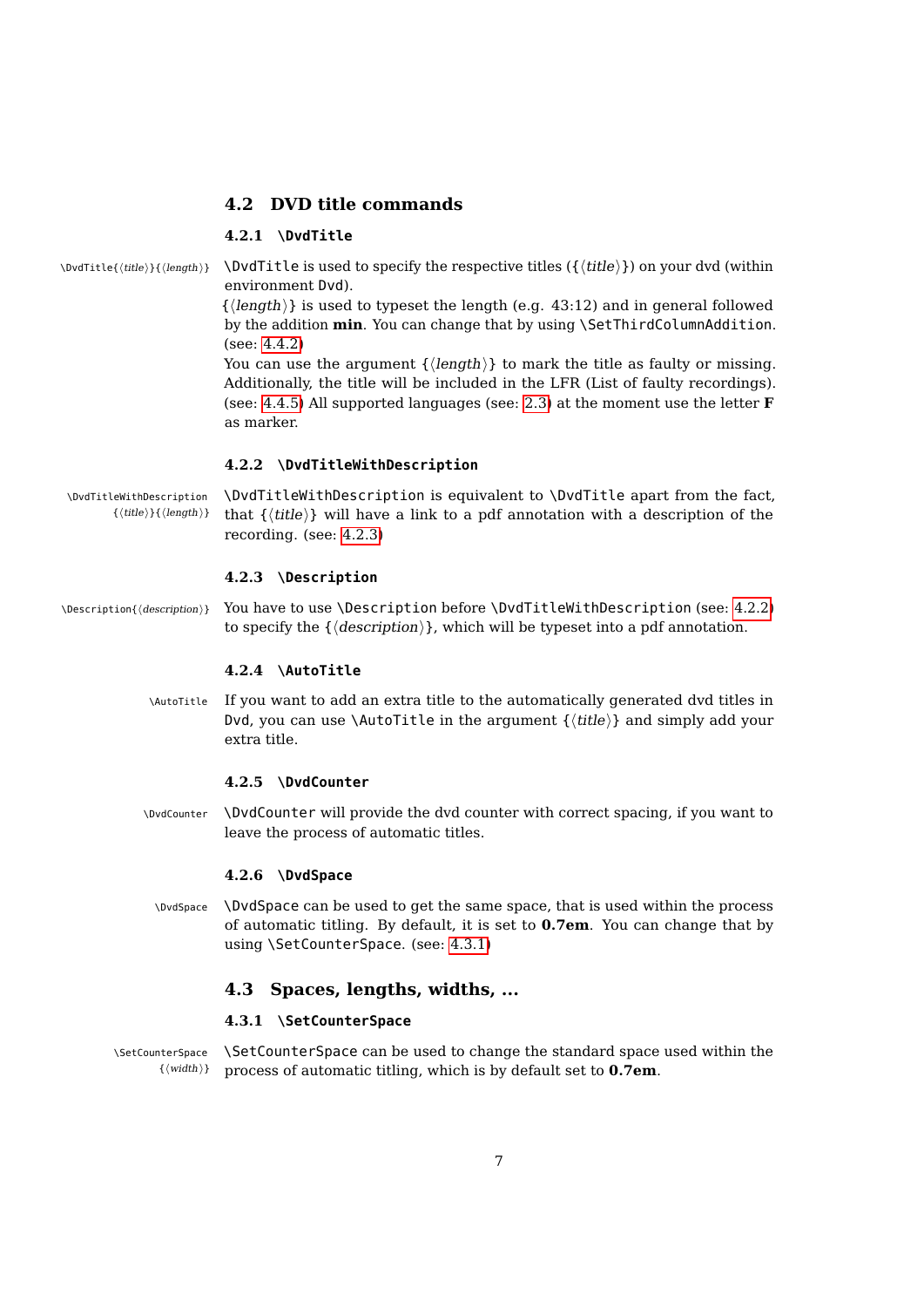#### <span id="page-7-9"></span><span id="page-7-0"></span>**4.3.2 \SetTOCSecIndent**

\SetTOCSecIndent With \SetTOCSecIndent you can set the indent of the entries for dvds in the  $\{\langle \text{indent}\rangle\}$  TOC.

#### <span id="page-7-1"></span>**4.3.3 \SetTOCNumwidth**

\SetTOCNumwidth \SetTOCNumwidth can be used to adjust the width of the box in the TOC (Table  ${\{numwidth}\}$  of Contents) for the numbers of the parts and series. By default, there is place for two digits. (see: dcexample.<tex/pdf>)

#### <span id="page-7-2"></span>**4.3.4 \SetLFRSecNumwidth**

\SetLFRSecNumwidth \SetLFRSecNumwidth can be used to adjust the width of the box for the numbers  ${\{numwidth\}}$  in the LFR. (see: [4.4.5](#page-7-8) and dcexample.<tex/pdf>)

### <span id="page-7-3"></span>**4.4 Misc. commands**

#### <span id="page-7-4"></span>**4.4.1 \SetSeason**

\SetSeason[\seasontitle\]{\season}} With \SetSeason one can specify the position of a title within a series, e.g. 01x15. The default value of  $\{$  (seasontitle) is 1. Therefore you don't have to use it for just changing the season.

#### <span id="page-7-5"></span>**4.4.2 \SetThirdColumnAddition**

\SetThirdColumnAddition As already mentioned, \SetThirdColumnAddition can be used to change the  ${\lbrace} (addition) \rbrace$  addition to the argument  ${\lbrace} \langle length \rangle$  of the command \DvdTitle. By default, there will be typeset **min**.

#### <span id="page-7-6"></span>**4.4.3 \listofdvds**

 $\left\{h_{\text{reding}}\right\} \left( \left\langle \text{obs} \right| \right) \right\}$  (default: 2) columns. The optional argument  $[\langle heading \rangle]$  can be used to change the predefined heading. To reach this goal, dvdcoll.cls will write on-the-fly a database in  $BibT_FX$  format. To get the list you have to run  $BibT_FX$  followed by another run of (pdf)latex.

#### <span id="page-7-7"></span>**4.4.4 \listofemptydescriptions**

\listofemptydescriptions \listofemptydescriptions will create a list with all titles with an empty description. (see: [4.2.3\)](#page-6-3) With this list you have a good starting point for a internet search, e.g. on fan sites.

#### <span id="page-7-8"></span>**4.4.5 \listoffaultyrecordings**

\listoffaultyrecordings \listoffaultyrecordings will provide a list comparable to the Table of Contents, which contains the titles specified as faulty or missing in the command \DvdTitle.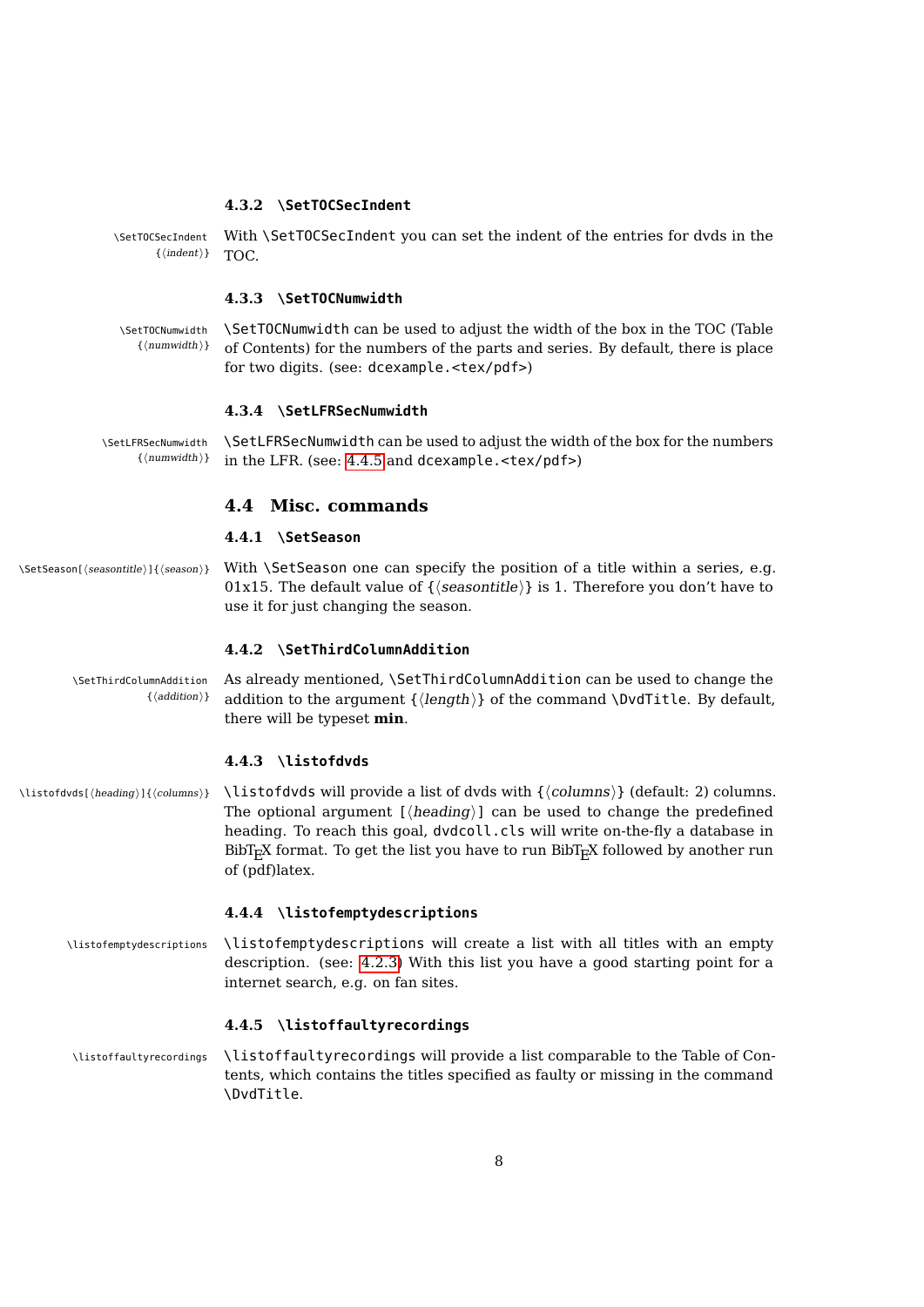#### <span id="page-8-2"></span><span id="page-8-0"></span>**4.4.6 \SetLFRName**

\SetLFRName{\lfrname}} If you are unhappy with the predefined LFR heading, you can use \SetLFRName to set your own.

# <span id="page-8-1"></span>**4.4.7 \pdfmarginnote**

 $\theta$  \pdfmarginnote[\style\]{\note}} \pdfmarginnote will set a link to a pdf annotation into the margin. The default value of  $[\langle style \rangle]$  is 'Help'<sup>6</sup>

 $\overline{6}$ possible values are: Comment, Key, Note, Help, Paragraph, NewParagraph, Insert [\(Ado04,](#page-9-0) ,page 586)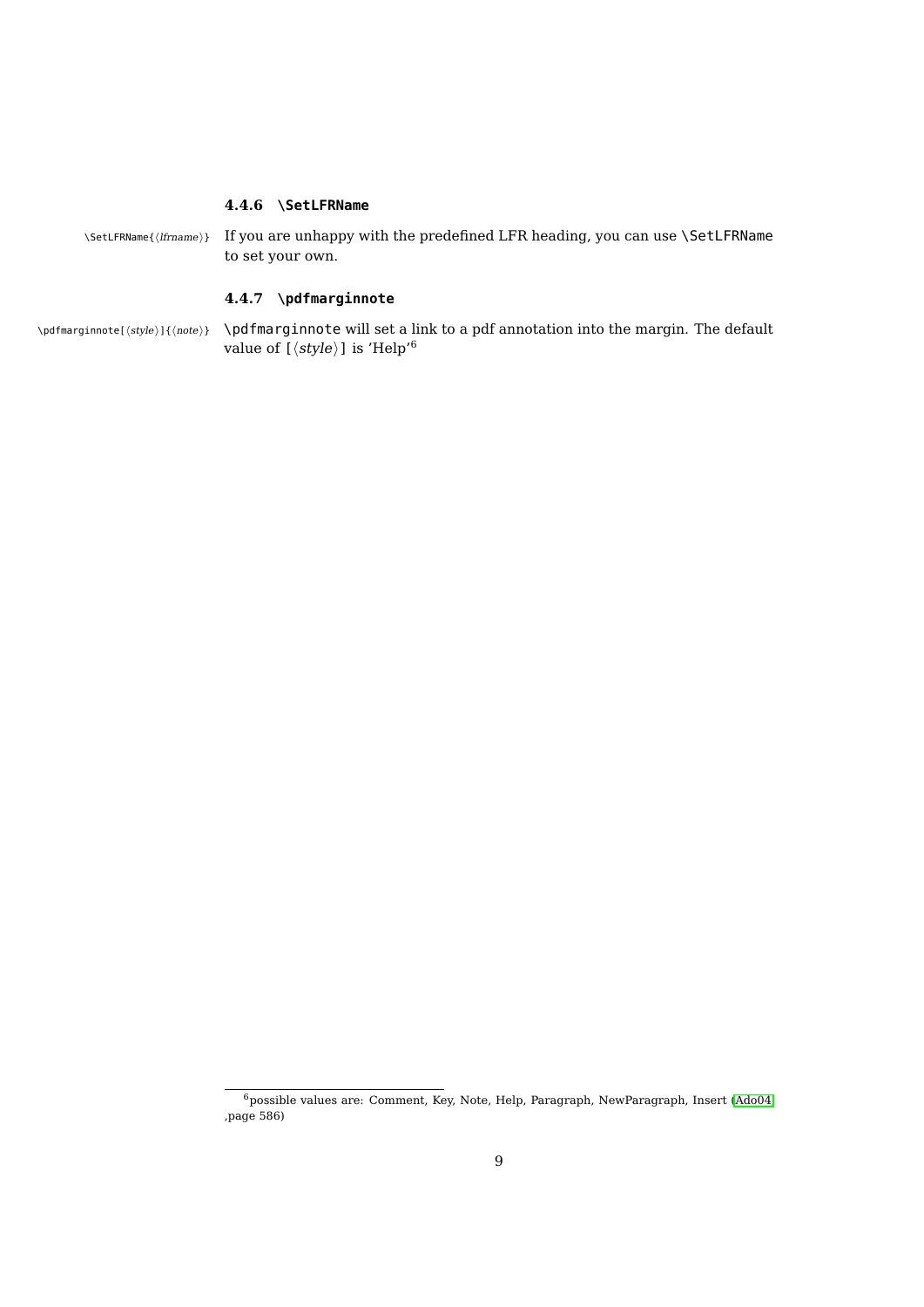# **References**

- <span id="page-9-0"></span>[Ado04] Adobe Systems Incorporated: PDF Reference fifth edition. 2004. – URL: [http://partners.adobe.com/public/developer/en/pdf/](http://partners.adobe.com/public/developer/en/pdf/PDFReference16.pdf) [PDFReference16.pdf](http://partners.adobe.com/public/developer/en/pdf/PDFReference16.pdf)
- [Ado05] Adobe Systems Incorporated: Acrobat JavaScript Scripting Reference. 2005. – URL: [http://partners.adobe.com/public/](http://partners.adobe.com/public/developer/en/acrobat/sdk/pdf/javascript/AcroJS.pdf) [developer/en/acrobat/sdk/pdf/javascript/AcroJS.pdf](http://partners.adobe.com/public/developer/en/acrobat/sdk/pdf/javascript/AcroJS.pdf)
- [Adr05] Adriaens, Hendri: The xkeyval package. 2005. TEXMF://doc/latex/xkeyval/xkeyval.pdf
- [Bra05] Braams, Johannes: Babel, a multilingual package for use with LATEX's standard document classes. 2005. – TEXMF://doc/generic/babel/babel.pdf
- [Car99] Carlisle, David: The file ltxdoc.dtx for use with  $\mu$ T<sub>E</sub>X. 1999. TEXMF://doc/latex/base/ltxdoc.dvi
- [Car01] Carlisle, David: The ifthen package. 2001. TEXMF://doc/latex/base/ifthen.dvi
- [Gün02] Günther, Karsten: L<sup>A</sup>T<sub>F</sub>X Ge-packt. 1. Auflage. mitp, 2002. ISBN 3–8266–0785–6
- [Hei06] Heinz, Carsten: The Listings Package. 2006. TEXMF://doc/latex/listings/listings-1.3.dvi
- [Ker05] Kern, Uwe: Extending  $\cancel{B}T_FX's$  color facilities: the xcolor package.  $2005. -$ TEXMF://doc/latex/xcolor/xcolor.pdf
- [KM03] Kohm, Markus ; Morawski, Jens-Uwe: Koma-Script. 1. Auflage. Lehmanns Fachbuchhandlung, 2003. – ISBN 3–936427–45–3
- [MG05] Mittelbach, Frank ; Goossens, Michel: Der LATFX Begleiter. 2., überarbeitete und erweiterte Auflage. Pearson Studium, 2005. – ISBN 3–8273–7166–X
- [NN04] Niedermair, Elke ; Niedermair, Michael: LAT<sub>E</sub>X Praxisbuch. Studienausgabe. Franzis, 2004 (Professional Series). – ISBN 3–7723–6109–9
- [Noi06] Noirel, Josselin: The xifthen package. 2006. TEXMF://doc/latex/xifthen/xifthen.pdf
- [Oga01] Ogawa, Arthur: Extensions to the ltxdoc class. 2001. TEXMF://doc/latex/revtex4/ltxdocext.pdf
- [RO04] Rahtz, Sebastian ; Oberdiek, Heiko: Hypertext marks in L<sup>AT</sup>EX : a manual for hyperref. 2004. – TEXMF://doc/latex/hyperref/manual.pdf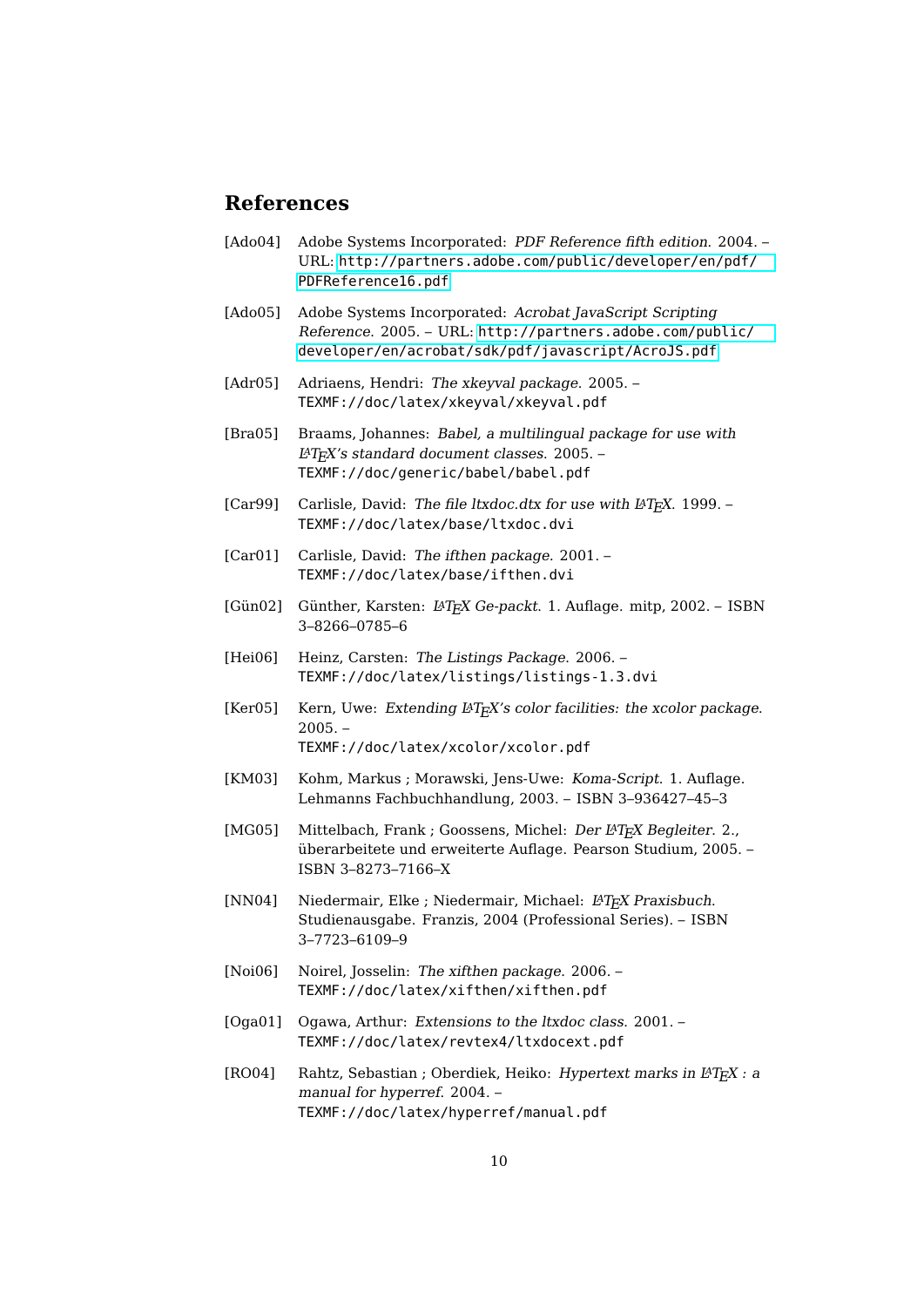# **Index**

<span id="page-10-0"></span>

| $\overline{4}$                                           |
|----------------------------------------------------------|
| $acadian, class option value \ldots \ldots$              |
| 8<br>$addition, argument \ldots \ldots \ldots \ldots$    |
| american, class option value  4                          |
| argument                                                 |
| 8<br>addition                                            |
| 7<br>$description$                                       |
| 8<br>indent                                              |
| 5<br>label                                               |
| 7<br>length                                              |
| 9<br>lfrname                                             |
| 9<br>note                                                |
| 8<br>numwidth                                            |
| 6                                                        |
| 8<br>season                                              |
| 6<br>series                                              |
| 7<br>title                                               |
| width<br>7                                               |
| argument, optional                                       |
| dvdnumbering<br>6                                        |
| 6<br>$d$ vdnumering                                      |
| 8<br>heading $\ldots \ldots \ldots \ldots \ldots \ldots$ |
| 6<br>labelbase                                           |
| 6<br>labelbaselength                                     |
| 6<br>labelbaseprefix<br>.                                |
| labelbasesuffix<br>6                                     |
| 8<br>seasontitle                                         |
| 9<br>style $\ldots \ldots \ldots \ldots \ldots \ldots$   |
| 6<br>$title numbering$                                   |
| $\mathbf{1}$<br>array                                    |
| australian, class option value<br>$\overline{4}$         |
| austrian, class option value<br>4                        |
| \AutoTitle<br>7                                          |

# **B**

| babel  4                                              |  |
|-------------------------------------------------------|--|
| babel, class option value $\dots\dots\dots\dots$ 4    |  |
|                                                       |  |
| big, class option value $\dots\dots\dots\dots\dots$ 4 |  |
| booktabs  1                                           |  |
|                                                       |  |
| brazilian, class option value $\dots\dots\dots$ 4     |  |
| british, class option value $\dots\dots\dots\dots$ 4  |  |

# **C**

| canadian, class option value $\,\,\ldots\,\ldots\,\,\ldots\,\,4$ |  |
|------------------------------------------------------------------|--|
| canadien, class option value  4                                  |  |
| class option value                                               |  |
|                                                                  |  |
| american $4$                                                     |  |
|                                                                  |  |
|                                                                  |  |
| babel $4$                                                        |  |
|                                                                  |  |
|                                                                  |  |
| brazilian  4                                                     |  |
|                                                                  |  |

|                                                                 | 4                            |
|-----------------------------------------------------------------|------------------------------|
|                                                                 |                              |
| canadian                                                        | $\overline{4}$               |
| canadien                                                        | $\overline{4}$               |
|                                                                 | $\overline{4}$               |
|                                                                 | $\overline{4}$               |
| french                                                          | $\overline{4}$               |
| ${\rm {\it frenchb}}$                                           | $\overline{4}$               |
| german                                                          | $\overline{4}$               |
| germanb                                                         | $\overline{4}$               |
|                                                                 | $\overline{4}$               |
| label                                                           | 3                            |
| medium                                                          | $\overline{4}$               |
| narrow                                                          | 3                            |
| naustrian                                                       | $\overline{4}$               |
| newzealand                                                      | $\overline{4}$               |
| ngerman                                                         | $\overline{4}$               |
| $no \dots \dots \dots \dots \dots \dots \dots \dots \dots \ 4,$ | 5                            |
|                                                                 | 5                            |
| normal                                                          | 6                            |
| number                                                          | 5                            |
|                                                                 |                              |
|                                                                 | 5                            |
| pdfdocencoding                                                  | $\overline{\mathbf{A}}$      |
|                                                                 | $\overline{4}$               |
| $portuges \ldots \ldots \ldots \ldots \ldots \ldots$            | $\overline{4}$               |
|                                                                 | 6                            |
| season                                                          | $\overline{\mathbf{A}}$      |
| small                                                           | $\overline{4}$               |
| spanish                                                         | $\overline{4}$               |
| UKenglish                                                       |                              |
| unicode $\dots \dots \dots \dots \dots \dots \dots$ 4,          | 5                            |
| USenglish                                                       | 4                            |
| wide                                                            | 3<br>$\overline{\mathbf{4}}$ |

# **D**

| \dc@print@counter  6                                     |
|----------------------------------------------------------|
| \dc@print@dvdlabel  6                                    |
| \Description  7                                          |
| description, argument  7                                 |
| document                                                 |
| full searchable $\dots\dots\dots\dots\dots\dots$ 1       |
| document class                                           |
| dvdcoll.cls $1, 3-5, 8$                                  |
| document class option                                    |
| $d$ vdlabel $\ldots \ldots \ldots \ldots \ldots 3.6$     |
| dvdskip $4$                                              |
| heading $\ldots \ldots \ldots \ldots \ldots \ldots 5$    |
| language $\dots\dots\dots\dots\dots\dots\dots\ 4$        |
| pagenumbers $\ldots \ldots \ldots \ldots 4, 5$           |
| $pdfencoding$ $4, 5$                                     |
| Dvd environment $\ldots \ldots \ldots \ldots \ldots$ 3-7 |
| dvdcoll.cls document class  1, 3-5, 8                    |
| \DvdCounter  7                                           |
| dvdlabel document class option  3, 6                     |
| dvdnumbering, optional argument $\ldots$ 6               |
| dvdnumering, optional argument $\dots \dots$ 6           |
|                                                          |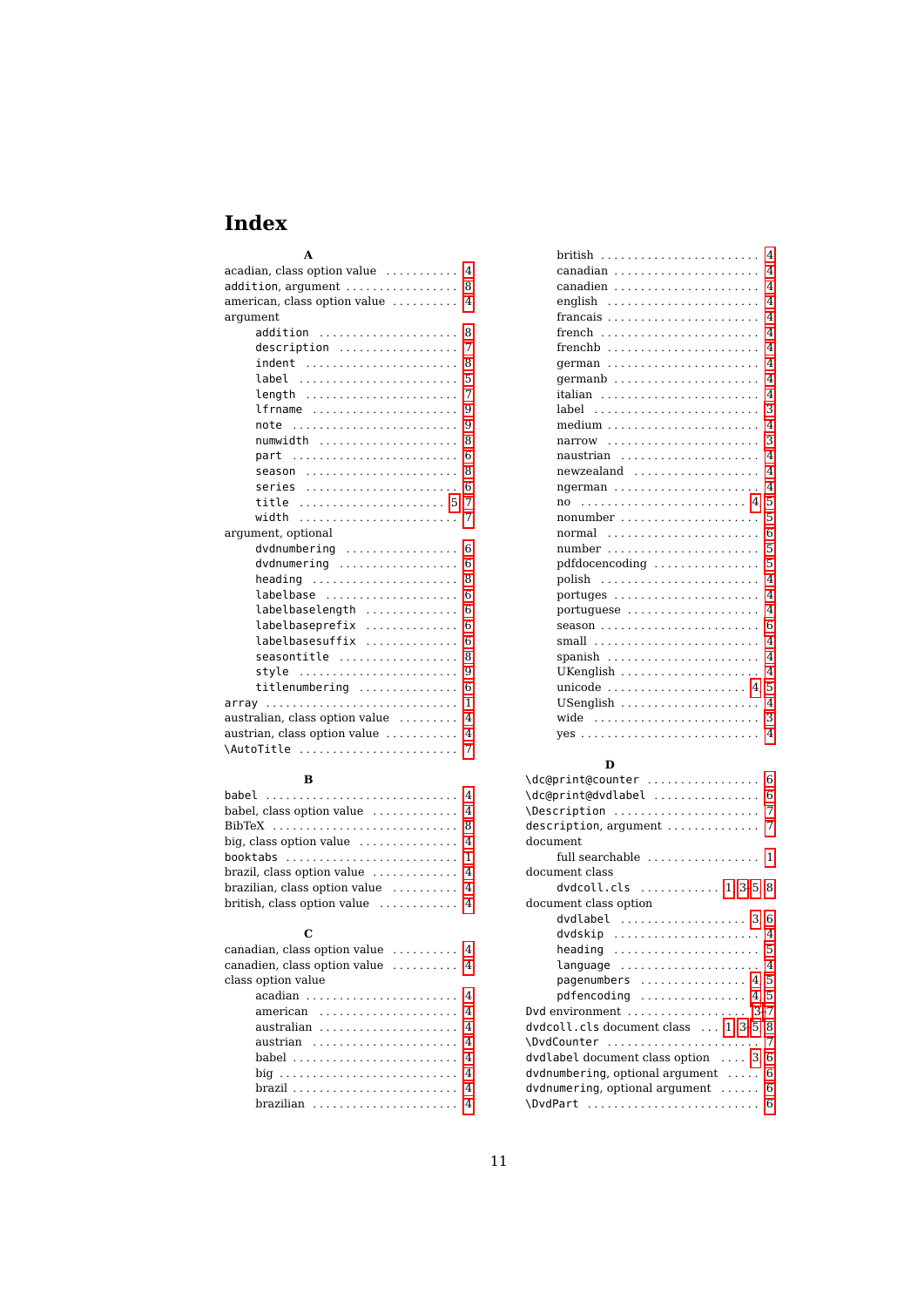| \DvdSeries  6                         |  |
|---------------------------------------|--|
| dvdskip document class option $\dots$ |  |
| \DvdSpace  7                          |  |
| $\N$ udTitle  6-8                     |  |
| \DvdTitleWithDescription  7           |  |

## **E**

| english, class option value $\ldots \ldots \ldots$ 4        |  |
|-------------------------------------------------------------|--|
| environment                                                 |  |
|                                                             |  |
| example                                                     |  |
|                                                             |  |
| simple $\ldots \ldots \ldots \ldots \ldots \ldots \ldots 3$ |  |

#### **F**

| francais, class option value $\dots\dots\dots$ 4    |  |
|-----------------------------------------------------|--|
| french, class option value $\dots\dots\dots\dots$ 4 |  |
| frenchb, class option value $\dots\dots\dots$ 4     |  |

#### **G**

| german, class option value $\dots\dots\dots$ 4  |  |
|-------------------------------------------------|--|
| germanb, class option value $\dots\dots\dots$ 4 |  |

# **H**

| heading, optional argument $\ldots$ ,  8                |  |
|---------------------------------------------------------|--|
| heading document class option $\dots \dots$ 5           |  |
| hyperlinked $\ldots, \ldots, \ldots, \ldots, \ldots, 1$ |  |
| hyperref  1,5                                           |  |

## **I**

| if then $\ldots \ldots \ldots \ldots \ldots \ldots \ldots \ldots$ |  |
|-------------------------------------------------------------------|--|
| $indent$ , argument $\dots\dots\dots\dots\dots\dots$ 8            |  |
| italian, class option value $\dots\dots\dots\dots$ 4              |  |

## **K**

| $KOMA-Script \dots \dots \dots \dots \dots \dots \dots \dots$ |  |  |  |  |  |  |  |  |  |  |  |  |  |  |  |  |  |  |  |  |  |  |  |  |  |
|---------------------------------------------------------------|--|--|--|--|--|--|--|--|--|--|--|--|--|--|--|--|--|--|--|--|--|--|--|--|--|
|---------------------------------------------------------------|--|--|--|--|--|--|--|--|--|--|--|--|--|--|--|--|--|--|--|--|--|--|--|--|--|

# **L**

| $label$ , argument $\ldots \ldots \ldots \ldots \ldots 5$ |  |
|-----------------------------------------------------------|--|
| label, class option value  3                              |  |
| labelbase, optional argument  6                           |  |
| labelbaselength, optional argument 6                      |  |
| labelbaseprefix, optional argument 6                      |  |
| labelbasesuffix, optional argument 6                      |  |
| language document class option  4                         |  |
|                                                           |  |
|                                                           |  |
|                                                           |  |
| \listofemptydescriptions  8                               |  |
| \listoffaultyrecordings  8                                |  |
|                                                           |  |

#### **M**

| marginnote $\ldots \ldots \ldots \ldots \ldots \ldots \ldots 1$ |  |
|-----------------------------------------------------------------|--|
| medium, class option value $\dots\dots\dots$ 4                  |  |
| multicol  1                                                     |  |
| N                                                               |  |

| narrow, class option value  3 |  |  |  |  |  |  |  |  |  |  |  |  |
|-------------------------------|--|--|--|--|--|--|--|--|--|--|--|--|
|-------------------------------|--|--|--|--|--|--|--|--|--|--|--|--|

| naustrian, class option value $\ldots \ldots$ 4       |  |
|-------------------------------------------------------|--|
| newzealand, class option value  4                     |  |
| ngerman, class option value $\dots \dots$ 4           |  |
| no, class option value $\dots \dots \dots \dots$ 4, 5 |  |
| nonumber, class option value  5                       |  |
| normal, class option value $\ldots \ldots \ldots$ 6   |  |
|                                                       |  |
|                                                       |  |
|                                                       |  |

#### **P**

| pagenumbers document class option . 4, 5              |  |  |
|-------------------------------------------------------|--|--|
|                                                       |  |  |
| PDFDocEncoding $\ldots \ldots \ldots \ldots \ldots 5$ |  |  |
| pdfdocencoding, class option value $\ldots$ 5         |  |  |
| pdfencoding document class option . 4, 5              |  |  |
| \pdfmarginnote  9                                     |  |  |
|                                                       |  |  |
| polish, class option value  4                         |  |  |
| portuges, class option value $\dots\dots\dots$ 4      |  |  |
| portuguese, class option value  4                     |  |  |

# **R**

| ragged2e  1 |  |  |  |  |  |  |  |  |  |  |  |  |  |  |
|-------------|--|--|--|--|--|--|--|--|--|--|--|--|--|--|
|             |  |  |  |  |  |  |  |  |  |  |  |  |  |  |

# **S**

| season, argument $\ldots \ldots \ldots \ldots \ldots$ 8 |  |
|---------------------------------------------------------|--|
|                                                         |  |
|                                                         |  |
| seasontitle, optional argument  8                       |  |
|                                                         |  |
| \SetCounterSpace  7                                     |  |
| \SetLFRName  9                                          |  |
| \SetLFRSecNumwidth  8                                   |  |
| \SetSeason  8                                           |  |
| \SetThirdColumnAddition  7, 8                           |  |
| \SetTOCNumwidth  8                                      |  |
| \SetTOCSecIndent  8                                     |  |
| small, class option value  4                            |  |
| spanish, class option value $\dots\dots\dots$ 4         |  |
| style, optional argument  9                             |  |

#### **T**

tabularx ............................. [1](#page-0-0) title, argument . . . . . . . . . . . . . . . . . . [5,](#page-4-4) [7](#page-6-9) titlenumbering, optional argument . . . [6](#page-5-4)

## **U**

| UKenglish, class option value $\dots \dots$ 4   |  |
|-------------------------------------------------|--|
| Unicode  5                                      |  |
| unicode, class option value $\dots \dots$ 4, 5  |  |
| USenglish, class option value $\ldots \ldots$ 4 |  |

# **W**

| wide, class option value $\ldots \ldots \ldots$ 3    |  |
|------------------------------------------------------|--|
| width, argument $\ldots \ldots \ldots \ldots \ldots$ |  |
|                                                      |  |

# **X**

| xkeyval  1 |  |
|------------|--|